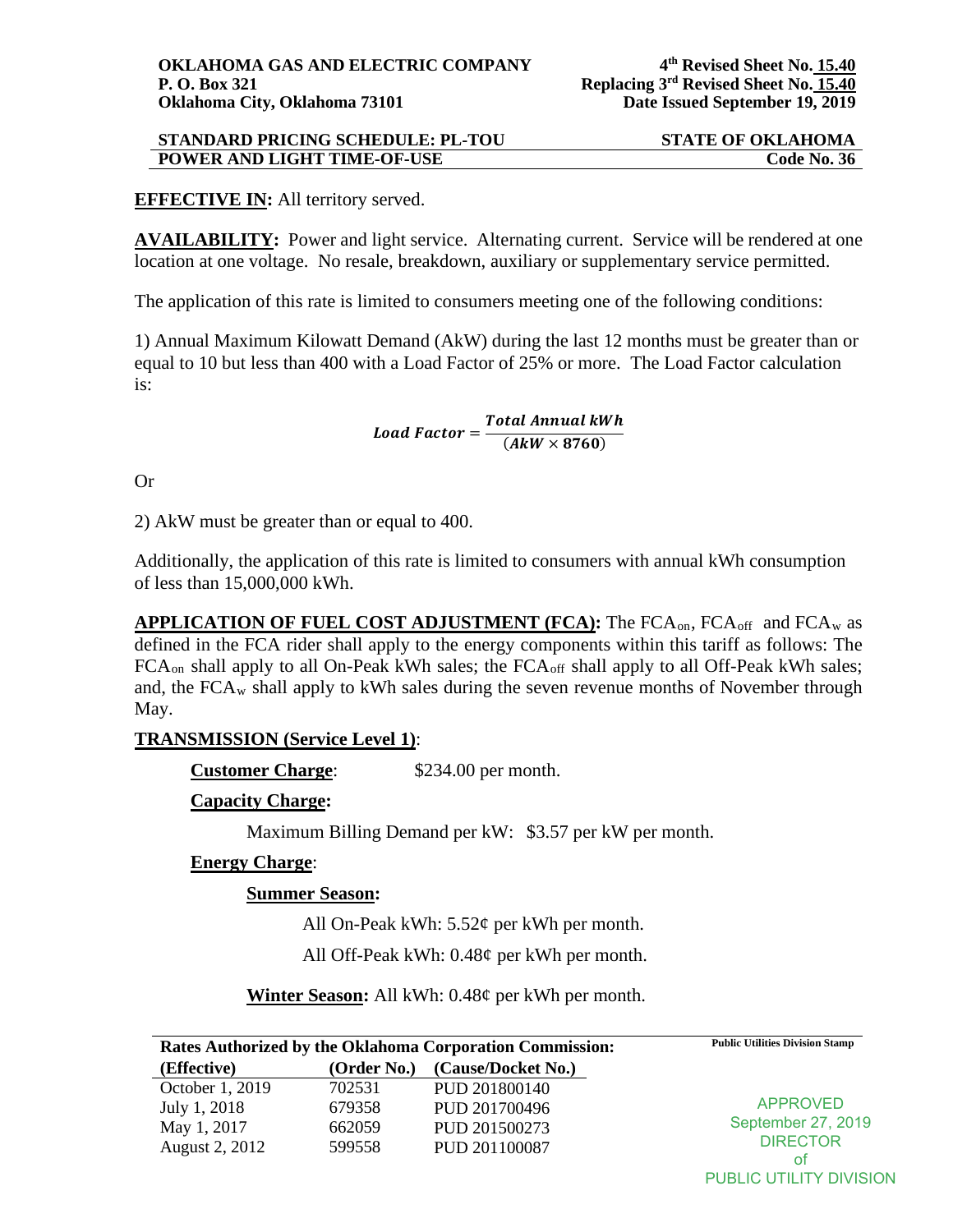### **DISTRIBUTION SUBSTATION (Service Level 2)**:

**Customer Charge**: \$ 234.00 per month.

**Capacity Charge:**

Maximum Billing Demand per kW: \$3.95 per kW per month.

#### **Energy Charge**:

#### **Summer Season:**

All On-Peak kWh:  $8.17¢$  per kWh per month.

All Off-Peak kWh: 0.84¢ per kWh per month.

**Winter Season:** All kWh: 0.84¢ per kWh per month.

## **DISTRIBUTION (Service Level 3):**

**Customer Charge:** \$ 121.00 per month.

## **Capacity Charge:**

Maximum Billing Demand per kW: \$5.39 per kW per month.

## **Energy Charge**:

## **Summer Season:**

All On-Peak kWh: 8.78¢ per kWh per month.

All Off-Peak kWh: 0.92¢ per kWh per month.

**Winter Season:** All kWh: 0.92¢ per kWh per month.

## **DISTRIBUTION (Service Level 4):**

**Customer Charge:** \$ 91.00 per month.

**Capacity Charge:**

| <b>Rates Authorized by the Oklahoma Corporation Commission:</b> |             |                    | <b>Public Utilities Division Stamp</b> |
|-----------------------------------------------------------------|-------------|--------------------|----------------------------------------|
| (Effective)                                                     | (Order No.) | (Cause/Docket No.) |                                        |
| October 1, 2019                                                 | 702531      | PUD 201800140      | APPROVED<br>September 27, 2019         |
| July 1, 2018                                                    | 679358      | PUD 201700496      |                                        |
| May 1, 2017                                                     | 662059      | PUD 201500273      |                                        |
| August 2, 2012                                                  | 599558      | PUD 201100087      | <b>DIRECTOR</b>                        |
|                                                                 |             |                    | Ωt                                     |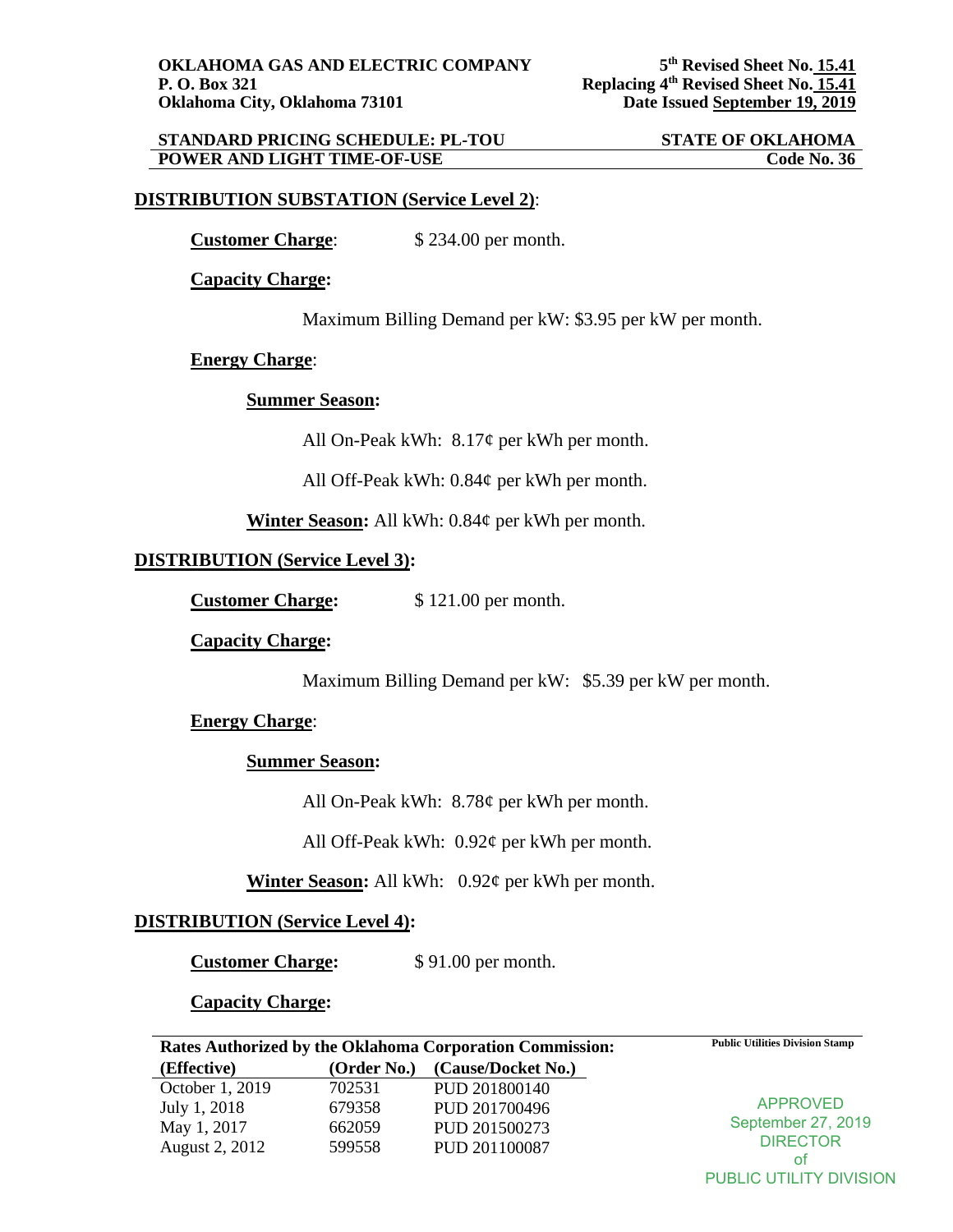#### **STANDARD PRICING SCHEDULE: PL-TOU STATE OF OKLAHOMA<br>
POWER AND LIGHT TIME-OF-USE Code No. 36 POWER AND LIGHT TIME-OF-USE**

Maximum Billing Demand per kW: \$5.80 per kW per month.

### **Energy Charge**:

#### **Summer Season:**

All On-Peak kWh: 8.56¢ per kWh per month.

All Off-Peak kWh: 1.10¢ per kWh per month.

**Winter Season:** All kWh: 1.10¢ per kWh per month.

## **SECONDARY (Service Level 5):**

**Customer Charge:** \$79.00 per month.

**Capacity Charge:**

Maximum Billing Demand per kW: \$ 6.00 per kW per month.

#### **Energy Charge**:

#### **Summer Season:**

All On-Peak kWh per month: 10.14¢ per kWh per month.

All Off-Peak kWh per month:  $1.31¢$  per kWh per month.

**Winter Season:** All kWh: 1.31¢ per kWh per month.

## **DEFINITION OF SEASON:**

**Summer Season:** The five OG&E Revenue Months of June through October.

**On-Peak Hours**: From June 1 through September 30, beginning each day at 2:00 p.m. until 7:00 p.m. local time, excluding Saturday, Sundays, Independence Day (as observed) and Labor Day.

**Off-Peak Hours**: All hours not defined as On-Peak hours.

**Winter Season:** The seven OG&E Revenue Months of November through May.

| Rates Authorized by the Oklahoma Corporation Commission: |             |                    | <b>Public Utilities Division Stamp</b> |
|----------------------------------------------------------|-------------|--------------------|----------------------------------------|
| (Effective)                                              | (Order No.) | (Cause/Docket No.) |                                        |
| October 1, 2019                                          | 702531      | PUD 201800140      | <b>APPROVED</b><br>September 27, 2019  |
| July 1, 2018                                             | 679358      | PUD 201700496      |                                        |
| May 1, 2017                                              | 662059      | PUD 201500273      |                                        |
| August 2, 2012                                           | 599558      | PUD 201100087      | <b>DIRECTOR</b>                        |
|                                                          |             |                    | οt                                     |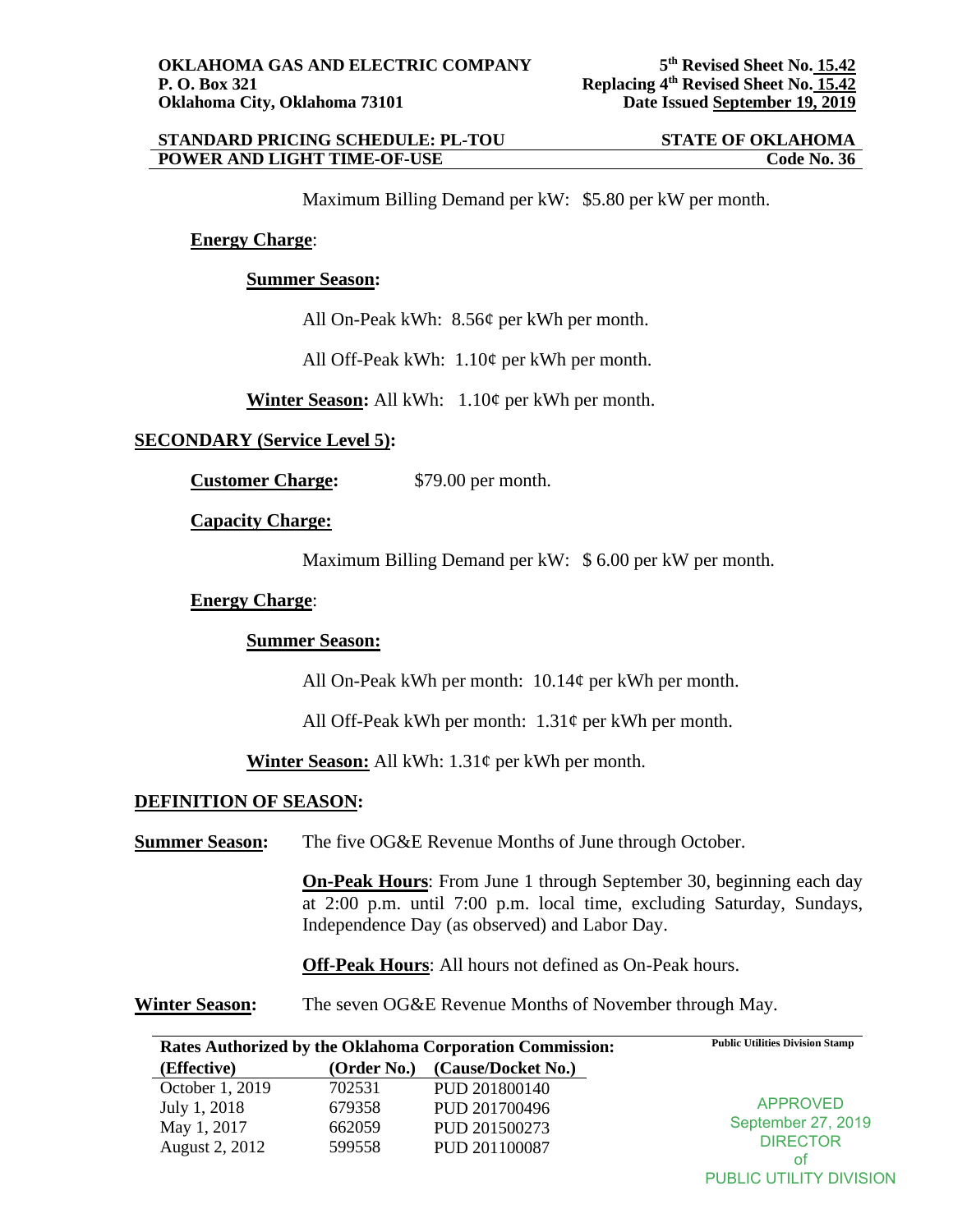**DETERMINATION OF MAXIMUM DEMAND:** The customer's Maximum Demand shall be the maximum rate at which energy is used for any period of 15 consecutive minutes of the month for which the bill is rendered as shown by the Company's demand meter. In the event a customer taking service under this rate has a demand meter with an interval greater than 15 minutes, the Company shall have a reasonable time to change the metering device.

**DETERMINATION OF MAXIMUM BILLING DEMAND:** The Maximum Billing Demand upon which the capacity charge is based shall be the Maximum Demand as determined above corrected for power factor, as set forth under Power Factor Clause; provided that no Maximum Billing Demand shall be considered as less than 25 percent of the highest Maximum Billing Demand corrected for power factor previously determined during the 12 months ending with the current month.

**POWER FACTOR CLAUSE:** The consumer shall at all times take and use power in such manner that the power factor shall be as nearly 100 percent as possible, but when the average power factor as determined by continuous measurement of lagging reactive kilovolt-ampere (kVAr) hours is less than 90 percent, the billing demand shall be determined by multiplying the maximum demand, measured by the demand meter for the billing period, by 90 and dividing the product thus obtained by the actual average power factor expressed in percent.

Customers under this schedule that have a minimum of 300 kW Maximum Demand must have suitable measuring equipment at the metering point to determine the customer's monthly maximum kVAr. For all customers with a monthly Maximum Demand of 300 kW or more, the Company shall install suitable measuring equipment to determine the customer's monthly maximum kVAr.

The Company may install suitable measuring equipment at the metering point for any customer to determine the customer's monthly maximum kVAr if, in its sole judgment, such equipment is necessary.

**SERVICE LEVELS:** For purposes of this rate, the following shall apply:

**Service Level 1:** Shall mean service at any nominal standard voltage of the Company above 50 kV where service is rendered through a direct tap to the Company's prevailing transmission source.

**Service Level 2:** Shall mean service at any nominal standard voltage of the Company between 2 kV and 50 kV, both inclusive, where service is rendered through a Company Substation, which has a transmission voltage source, and the point of delivery is at the load side of the substation or from a circuit dedicated to the customer.

| <b>Rates Authorized by the Oklahoma Corporation Commission:</b> |             |                    | <b>Public Utilities Division Stamp</b> |
|-----------------------------------------------------------------|-------------|--------------------|----------------------------------------|
| (Effective)                                                     | (Order No.) | (Cause/Docket No.) |                                        |
| October 1, 2019                                                 | 702531      | PUD 201800140      | <b>APPROVED</b>                        |
| July 1, 2018                                                    | 679358      | PUD 201700496      |                                        |
| May 1, 2017                                                     | 662059      | PUD 201500273      | September 27, 2019                     |
| August 2, 2012                                                  | 599558      | PUD 201100087      | <b>DIRECTOR</b>                        |
|                                                                 |             |                    | οt                                     |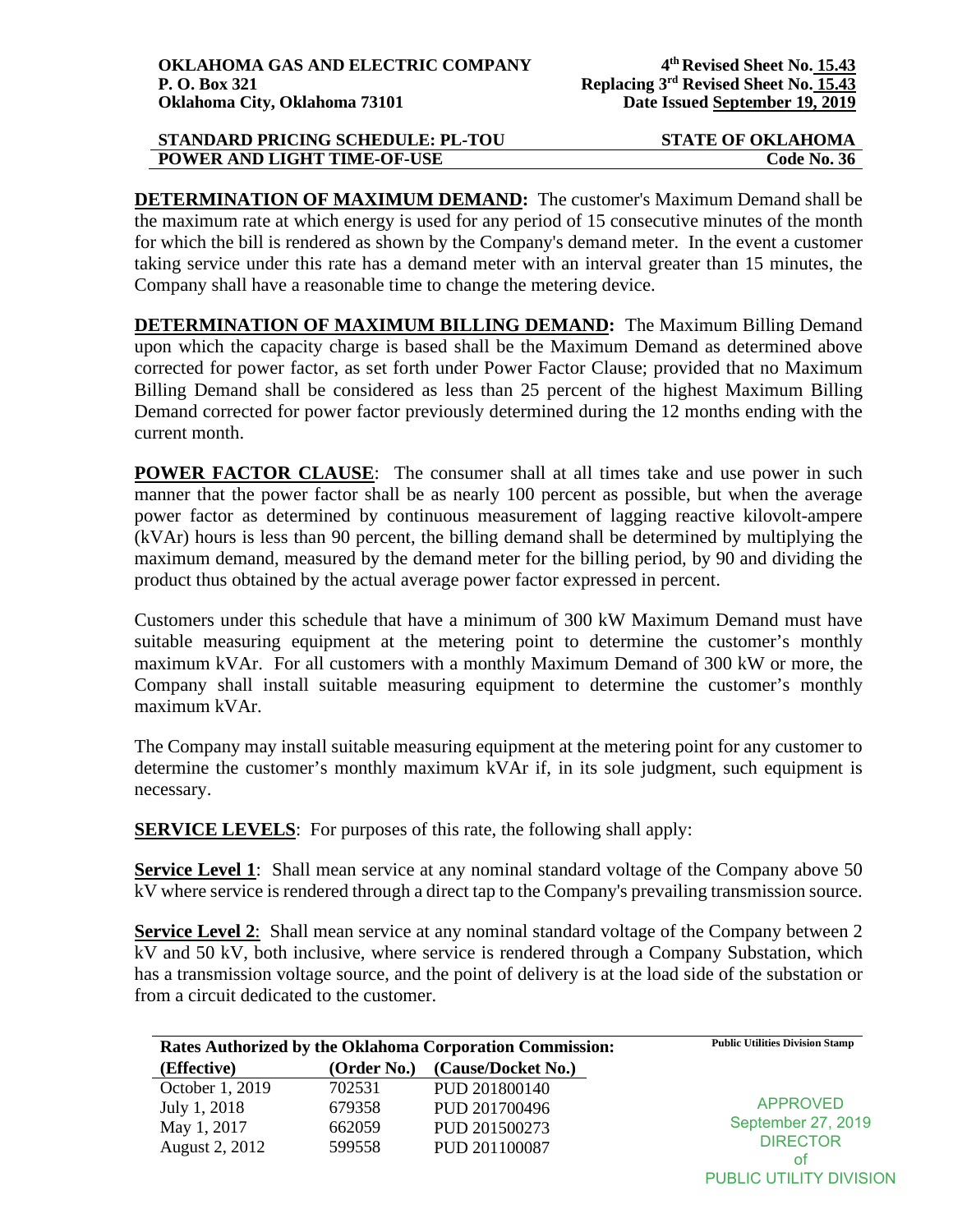**Service Level 3:** Shall mean service at any nominal standard voltage of the Company between 2 kV and 50 kV, both inclusive, by a direct tap to the Company's prevailing distribution source from a circuit not dedicated to the customer.

**Service Level 4:** Shall mean service at any nominal standard voltage of the Company between 2 kV and 50 kV, both inclusive, where service is rendered through transformation from a Company prevailing distribution voltage source (2 kV to 50 kV) to a lower distribution voltage with metering at distribution voltage

**Service Level 5:** Shall mean service at any nominal standard voltage of the Company less than 2,000 volts with metering at less than 2,000 volts.

# **Metering Adjustment:**

If the Company chooses to install its metering equipment on the load side of the customer's transformers, the kWh billed shall be increased by the amount of the transformer losses calculated as follows:

**Service Level 1**: 0.50 percent of the total kVA rating of the customer's transformers times 730 hours.

**Service Level 3:** 0.60 percent of the total kVA rating of the customer's transformers times 730 hours.

**LATE PAYMENT CHARGE:** A late payment charge in an amount equal to 1.5 percent of the total balance for services and charges remaining unpaid on the due date stated on the bill shall be added to the amount due. The due date as stated on the bill shall be 20 days after the bill is issued.

**MINIMUM BILL:** The minimum monthly bill shall be the Customer Charge plus the applicable Capacity Charge as computed under the above schedule. The Company shall specify a larger minimum monthly bill, calculated in accordance with the Company's Allowable Expenditure Formula in its Terms and Conditions of Service on file with and approved by the Commission, when necessary to justify the investment required to provide service.

**FRANCHISE PAYMENT:** The above stated rates do not include any amount for franchise payments levied upon the Company by a municipality.

When a municipality, by a franchise or other ordinance approved by the qualified electors of the municipality, levies or imposes upon the Company franchise payments or fees (based upon a percent of gross revenues) to be paid by the Company to the municipality, such franchise payment

| Rates Authorized by the Oklahoma Corporation Commission: |             |                    | <b>Public Utilities Division Stamp</b> |
|----------------------------------------------------------|-------------|--------------------|----------------------------------------|
| (Effective)                                              | (Order No.) | (Cause/Docket No.) |                                        |
| October 1, 2019                                          | 702531      | PUD 201800140      | <b>APPROVED</b>                        |
| July 1, 2018                                             | 679358      | PUD 201700496      |                                        |
| May 1, 2017                                              | 662059      | PUD 201500273      | September 27, 2019                     |
| August 2, 2012                                           | 599558      | PUD 201100087      | <b>DIRECTOR</b>                        |
|                                                          |             |                    | ot                                     |